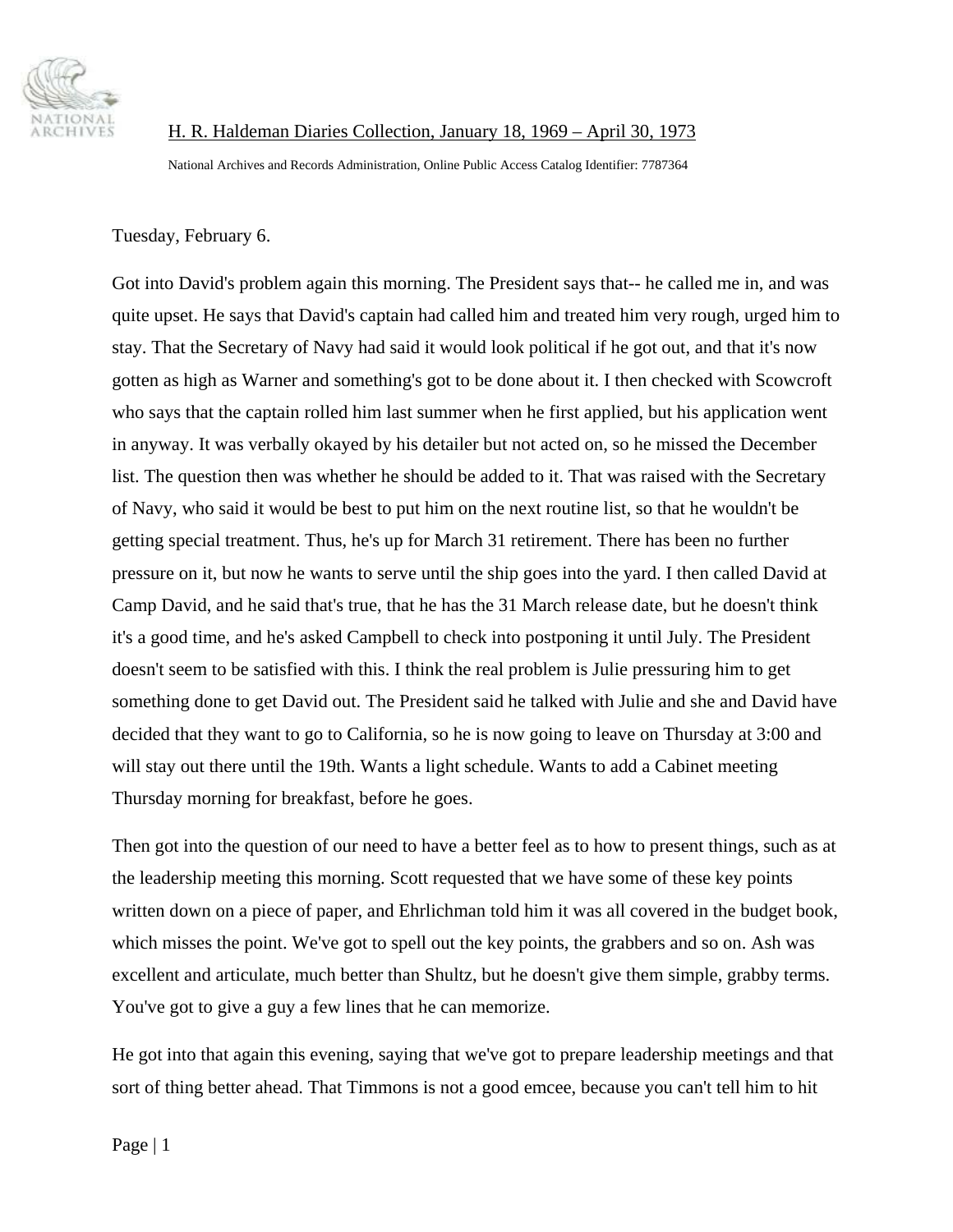

H. R. Haldeman Diaries Collection, January 18, 1969 – April 30, 1973

National Archives and Records Administration, Online Public Access Catalog Identifier: 7787364

this or that. There should be a meeting ahead to figure out the three or four lines that the leaders should have and then get those across.

We got into a flap on his radio speech for tomorrow, when Steve took it into him late this afternoon with no time for preparation, so he's not going to do it. He says he has to have a day to work on any speech, so he'll try to do that one on Thursday. He got into a lot of odds and ends on strategy. He wants Kissinger to keep Sonnenfeld in the NSC, because he's too good to lose. He says State Dinners are the worst thing of all to have to do. That he'll have no Mexican State Visits. That we still have a hole on the President's speeches, someone in charge of what he's going to say. Shultz and Burns, for example, are pushing for a talk on international monetary and trade and they'll want it on TV, which absolutely the President will not do. So it's got to be understood that all Presidential public presentations must come in through me. He says everybody's so busy on substance that the sparks don't come, which is why the Domestic Council is so dull. The charts don't get the message to the people. You have to just give them six or eight points. He made the point that he found the line for the prayer breakfast regarding the song from a letter that came to him and wonders why we can't get some more of this kind of thing out of the mail, which is a very good indication of what people are saying and in the way that they are saying it. He wants a poll on amnesty again. Be sure to word the question right to get a reading on where we stand there.

We then got into quite a long question and discussion of Henry's whole situation, making the point that he's made all the big plays now and is trying to look for ways to maintain the momentum, which is essentially impossible. There is no way to duplicate the year that has just been completed. That's what Henry is in effect trying to do, although he may not realize it. He feels he's running down and getting bored, and for that matter, so is the President. There's a real letdown and psychological depression after the type of accomplishments that they've had. Henry's obviously not interested in taking the time to work out the details of the agreement, etcetera, which must be done, but doesn't really interest him at this point. So we've got to watch this as he completes his trip and comes back. Especially he is reluctant to move into the Middle